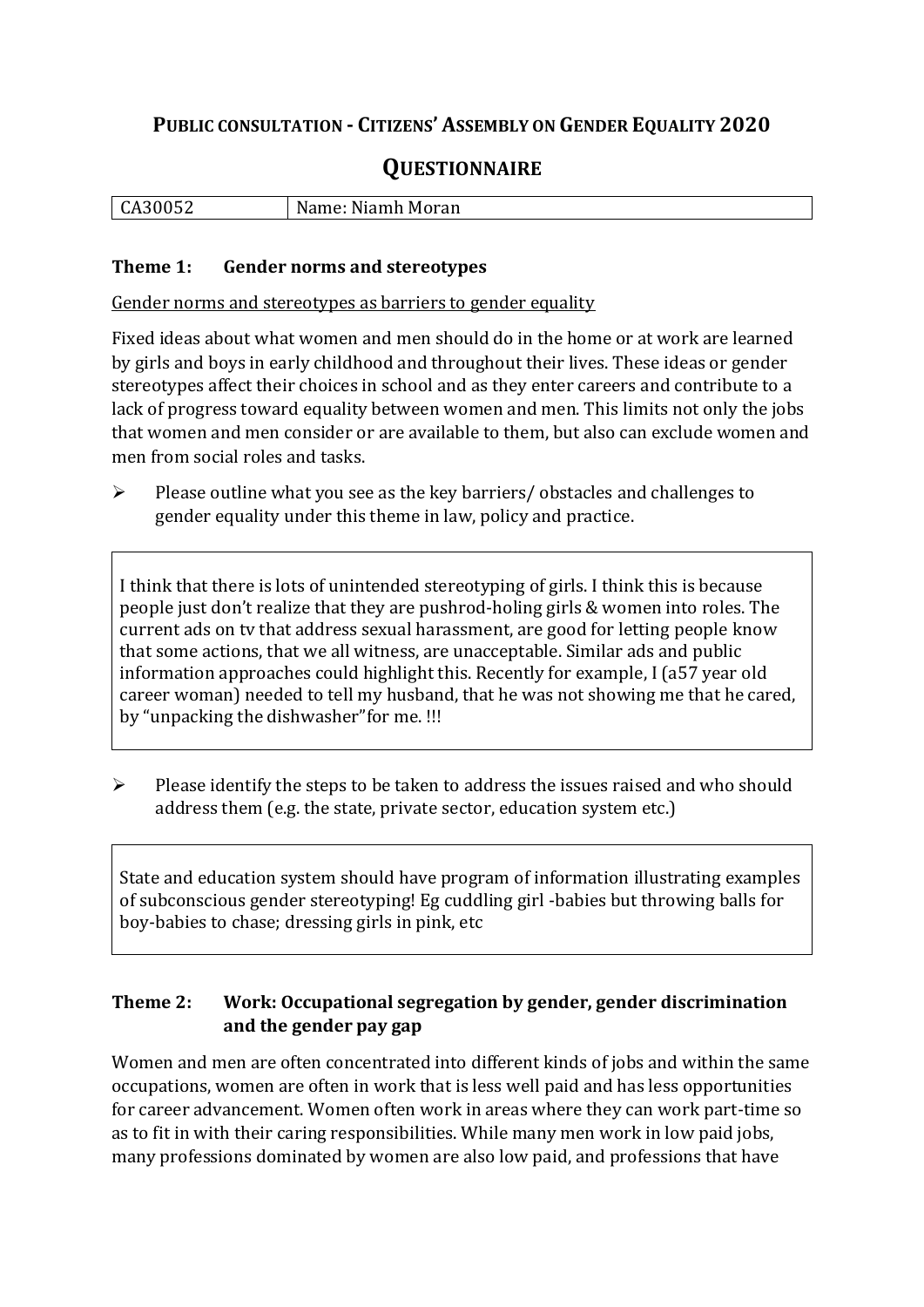become female-dominated have become lower paid. This worsens the gender pay gap (the average difference between the wages of women and men who are working).

➢ Please outline what you see as the key barriers/ obstacles and challenges to gender equality under this theme in law, policy and practice.

Lack of transparency at job offer part of new employment or in-house promotion. I realize that all the men in my company know (intrinsically) that they should negotiate following a job offer. I always assumed that that element was a given! It's not! Men negotiate. I reckon HR departments know this. But how do the females in hr departments let this happen?

➢ Please identify the steps to be taken to address the issues raised and who should address them (e.g. the state, private sector, education system etc.)

HR departments need to take responsibility. Need to be mandated to let all female applicants know what offers would be made to mss as Lea. They should also be mandated to publish pay figures. I realize there needs to be some privacy.... or does there??

### **Theme 3. Care, paid and unpaid, as a social and family responsibility**

Care -- the social responsibility of care and women and men's co responsibility for care, especially within the family

Women remain disproportionately responsible for unpaid care and often work in poorly paid care work. For working parents or [lone parents,](https://aran.library.nuigalway.ie/bitstream/handle/10379/6044/Millar_and_Crosse_Activation_Report.pdf?sequence=1&isAllowed=y) balancing paid work with parenting and or caring for older and dependent adults presents significant challenges. Women are [most disadvantaged by these challenges,](https://eige.europa.eu/gender-equality-index/game/IE/W) yet men also suffer from lack of opportunities to share parenting and caring roles. Despite recent legislation and policy initiatives to support early years parental care, [inequalities in the distribution of unpaid](https://www.ihrec.ie/app/uploads/2019/07/Caring-and-Unpaid-Work-in-Ireland_Final.pdf)  [care](https://www.ihrec.ie/app/uploads/2019/07/Caring-and-Unpaid-Work-in-Ireland_Final.pdf) continue between women and men. The cost of childcare has been identified as a particular barrier to work for women alongside responsibilities of caring for older relatives and dependent adults.

➢ Please outline what you see as the key barriers/ obstacles and challenges to gender equality under this them in law, policy and practice.

it must become more acceptable for men to take time off work for caring responsibilities. Lads play football after work; but do they visit their elderly parents? Not in my experience!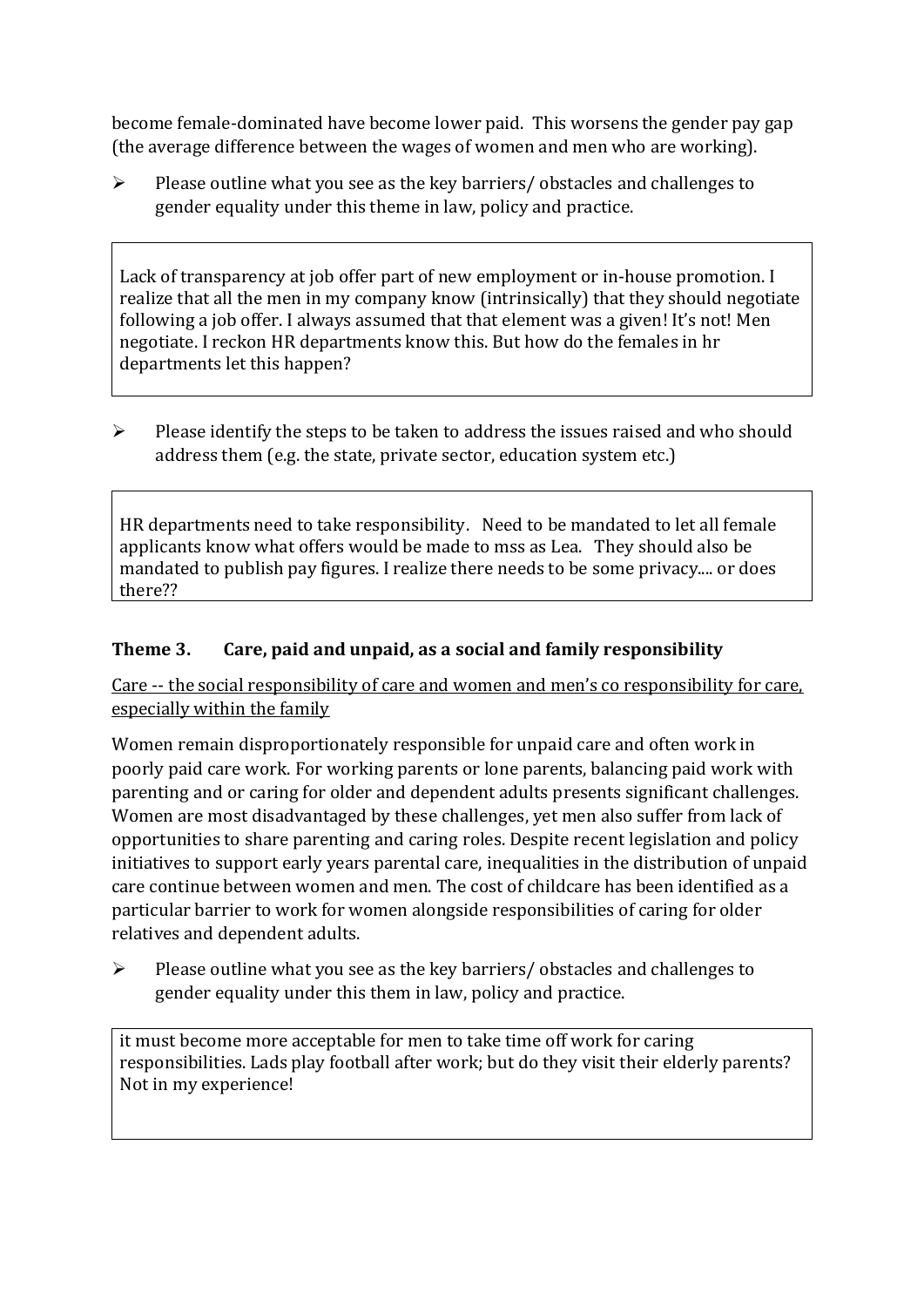➢ Please identify the steps to be taken to address the issues raised and who should address theme (e.g. the state, private sector, education system etc.)

Offer parental leave On a 50:50 use it or loose it basis. Denmark does this to force / strongly encourage fathers to take paternity leave. It has massive impact on the subsequent distribution of household management tasks. I hear!

## **Theme 4: Women's access to, and representation in, public life and decision making**

Ensure women's participation and representation in decision-making and leadership in the workplace, political and public life

Women are systematically underrepresented in leadership in [economic](https://eige.europa.eu/gender-equality-index/2019/compare-countries/power/2/bar) and [political](https://eige.europa.eu/gender-equality-index/2019/compare-countries/power/1/bar)  [decision-](https://eige.europa.eu/gender-equality-index/2019/compare-countries/power/1/bar)making. Despite the introduction of a candidate gender quota (through the system of party funding) for national political office, and [initiatives](https://betterbalance.ie/) to support women's access to corporate decision-making roles, men continue to dominate leadership positions. There are also issues to be considered around how media represents women and men.

➢ Please outline what you see as the key barriers/ obstacles and challenges to gender equality under this theme in law, policy and practice.

Perhaps because women don't tend to negotiate so much in the workplace, I think they start at a disadvantage for leadership. Personally, i found it difficult to ask staff to do work that I would find hard to fit in. I made assumptions about their life outside work. Turns out, the males in my team, had already negotiated terms, so I perpetuated inequality by asking the girls to do certain tasks while the boys avoided or sub-delegated tasks!! It took me  $\sim$  5 years to realize alll the elements and the drivers. Hopefully I will be a better manager in future!!

➢ Please identify the steps to be taken to address the issues raised and who should address them (e.g. the state, private sector, education system etc.)

Workplace training to ensure even playing fields!

#### **5. Where does gender inequality impact most?**

To conclude we would be interested in your response to the following question: In which area do you think gender inequality matters most?